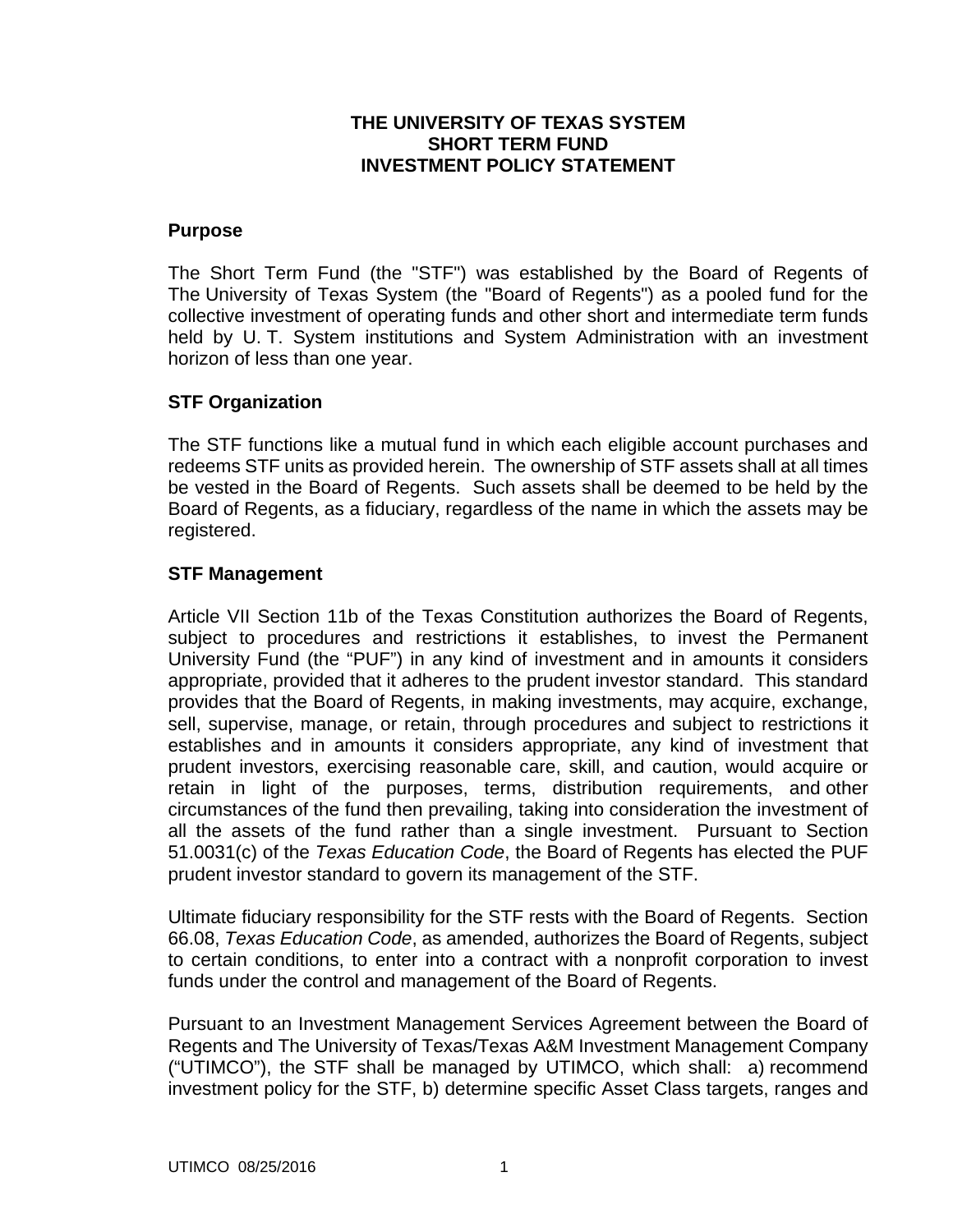performance benchmarks consistent with STF objectives, and c) monitor STF performance against STF objectives. UTIMCO shall invest the STF assets in conformity with this Policy Statement.

UTIMCO may select and terminate unaffiliated investment managers subject to the Delegation of Authority Policy approved by the UTIMCO Board, as amended. Managers shall be monitored for performance and adherence to investment disciplines.

## **STF Administration**

UTIMCO shall employ an administrative staff to ensure that all transaction and accounting records are complete and prepared on a timely basis. Internal controls shall be emphasized so as to provide for responsible separation of duties and adequacy of an audit trail. Custody of STF assets shall comply with applicable law and be structured so as to provide essential safekeeping and trading efficiency.

# **Funds Eligible to Purchase STF Units**

No account shall be eligible to purchase units of the STF unless it is under the sole control, with full discretion as to investments, by the Board of Regents and/or UTIMCO.

Any account whose governing instrument contains provisions which conflict with this Policy Statement, whether initially or as a result of amendments to either document, shall not be eligible to purchase or hold units of the STF.

The funds of a foundation structured as a supporting organization described in Section 509(a) of the *Internal Revenue Code of 1986*, which supports the activities of the U. T. System and its institutions, may purchase units in the STF provided that a contract between the Board of Regents and the foundation has been executed authorizing investment of foundation funds in the STF.

## **STF Investment Objectives**

The primary investment objective shall be to maximize current income consistent with the preservation of capital and maintenance of adequate STF liquidity. The STF shall seek to maintain a net asset value of \$1.00.

Achievement of this objective shall be defined as a fund return in excess of the average gross return of the median manager of an approved universe of institutional only money market funds.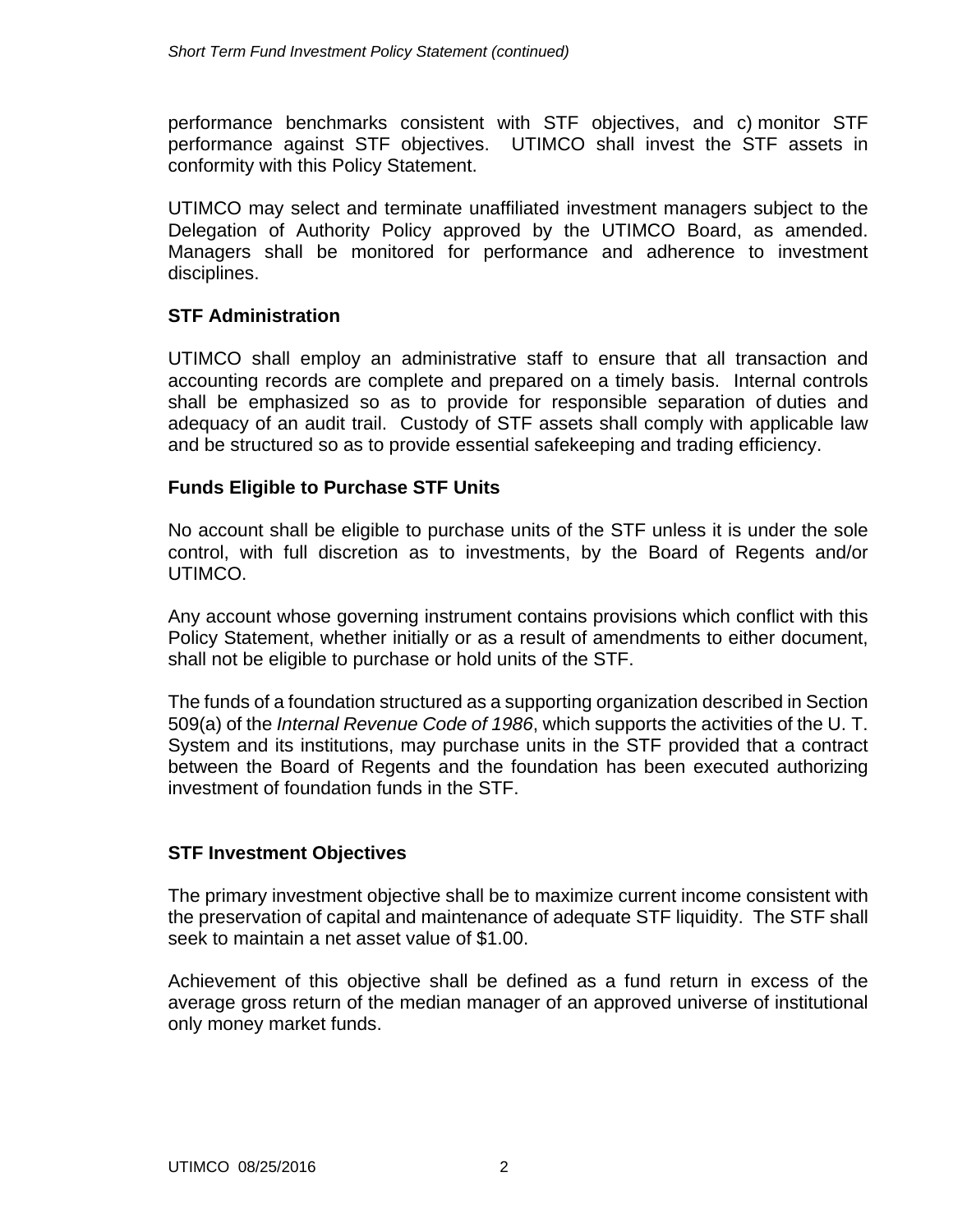# **Asset Class Allocation and Policy**

Asset Class allocation is the primary determinant of investment performance and subject to the Asset Class allocation ranges specified herein is the responsibility of UTIMCO. Specific Asset Class allocation targets may be changed from time to time based on the economic and investment outlook.

STF assets shall be allocated to the following broad Asset Class:

Cash and Cash Equivalents – Short-term, highly liquid investments that are readily convertible to known amounts of cash, and which are subject to a relatively small risk of changes in value.

### **Performance Measurement**

The investment performance of the STF will be measured by an unaffiliated organization, with recognized expertise in this field and reporting responsibility to the UTIMCO Board, and compared against the performance benchmarks of the STF. Such measurement will occur at least quarterly.

### **Investment Guidelines**

The STF must be invested at all times in strict compliance with applicable law.

Investment guidelines include the following:

## General

- All investments will be U.S. dollar denominated assets.
- Investment guidelines for index, commingled funds, limited partnerships, and corporate vehicles managed externally shall be governed by the terms and conditions of the respective investment management contracts, partnership agreements or corporate documents.
- Investment guidelines of all other externally managed accounts as well as internally invested funds must be reviewed and approved by UTIMCO's Chief Investment Officer prior to investment of STF assets in such investments.
- No securities may be purchased or held which jeopardize the STF's tax-exempt status.
- No internal investment strategy or program may purchase securities on margin or use leverage unless specifically authorized by the UTIMCO Board.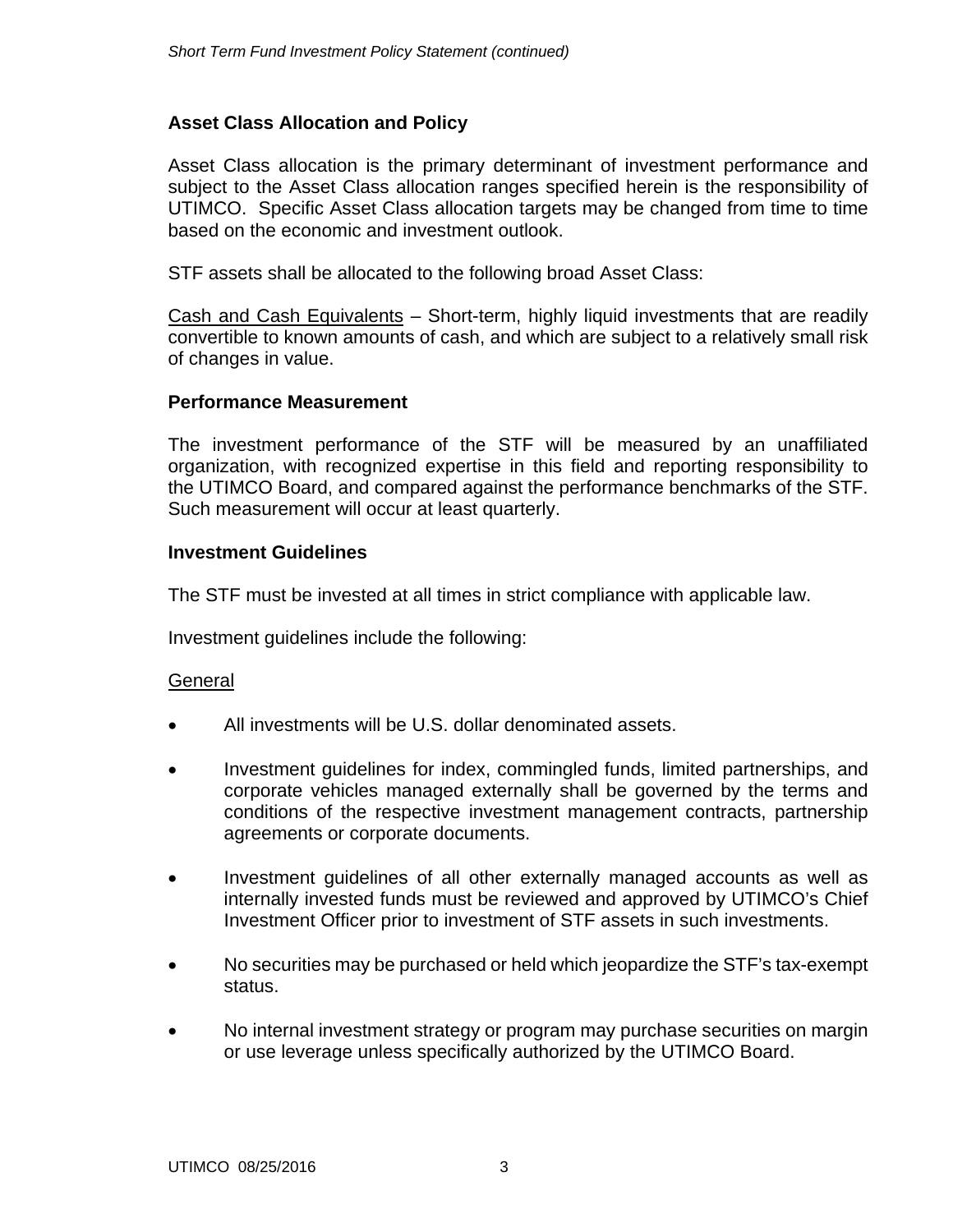• No internal investment strategy or program employing short sales may be made unless specifically authorized by the UTIMCO Board.

# Cash and Cash Equivalents

Holdings of cash and cash equivalents may include the following:

- unaffiliated liquid (Money Market Funds) investment funds, subject to Rule 2a-7 of the Investment Company Act of 1940 as amended from time to time, rated AAAM by Standard & Poor's Corporation or the equivalent by a Nationally Recognized Statistical Rating Organization (NRSRO),
- securities of the U.S. Treasury and U.S. Agencies and their instrumentalities with maturities of 397 days or less,
- separately managed accounts with investment guidelines equivalent to, or more stringent than, unaffiliated liquid investment funds, subject to Rule 2a-7 of the Investment Company Act of 1940 as amended from time to time, rated AAAM by Standard & Poor's Corporation or the equivalent by a NRSRO,
- the Custodian's late deposit interest bearing liquid investment fund,
- municipal short term securities,
- commercial paper rated in the two highest quality classes by Moody's Investor Service, Inc. (P1 or P2) or Standard & Poor's Corporation (A1 or A2 or the equivalent),
- negotiable certificates of deposit with a bank that is associated with a holding company whose short-term rating meets the commercial paper rating criteria specified above or that has a certificate of deposit rating of 1 or better by Duff & Phelps,
- floating rate securities, if they meet the single security duration criteria and are based on a spread over or under a well known index such as LIBOR or a Constant Maturity Treasury index. No internally leveraged floating rate securities are permitted (i.e., a coupon equivalent to a formula that creates a multiplier of an index value). The following types of floating rate securities are not eligible for investment: inverse floaters, non-money market based floaters, interest only or principal only floaters, non-dollar based floaters, and range note floaters, and
- repurchase agreements and reverse repurchase agreements transacted with a dealer that is approved by UTIMCO and selected by the Federal Reserve Bank as a Primary Dealer in U.S. Treasury securities and rated A-1 or P-1 or the equivalent:
	- Each approved counterparty shall execute the Standard Public Securities Association (PSA) Master repurchase agreement with UTIMCO.
	- Eligible Collateral Securities for repurchase agreements are limited to U.S. Treasury securities and U.S. Government Agency securities with a maturity of not more than 10 years.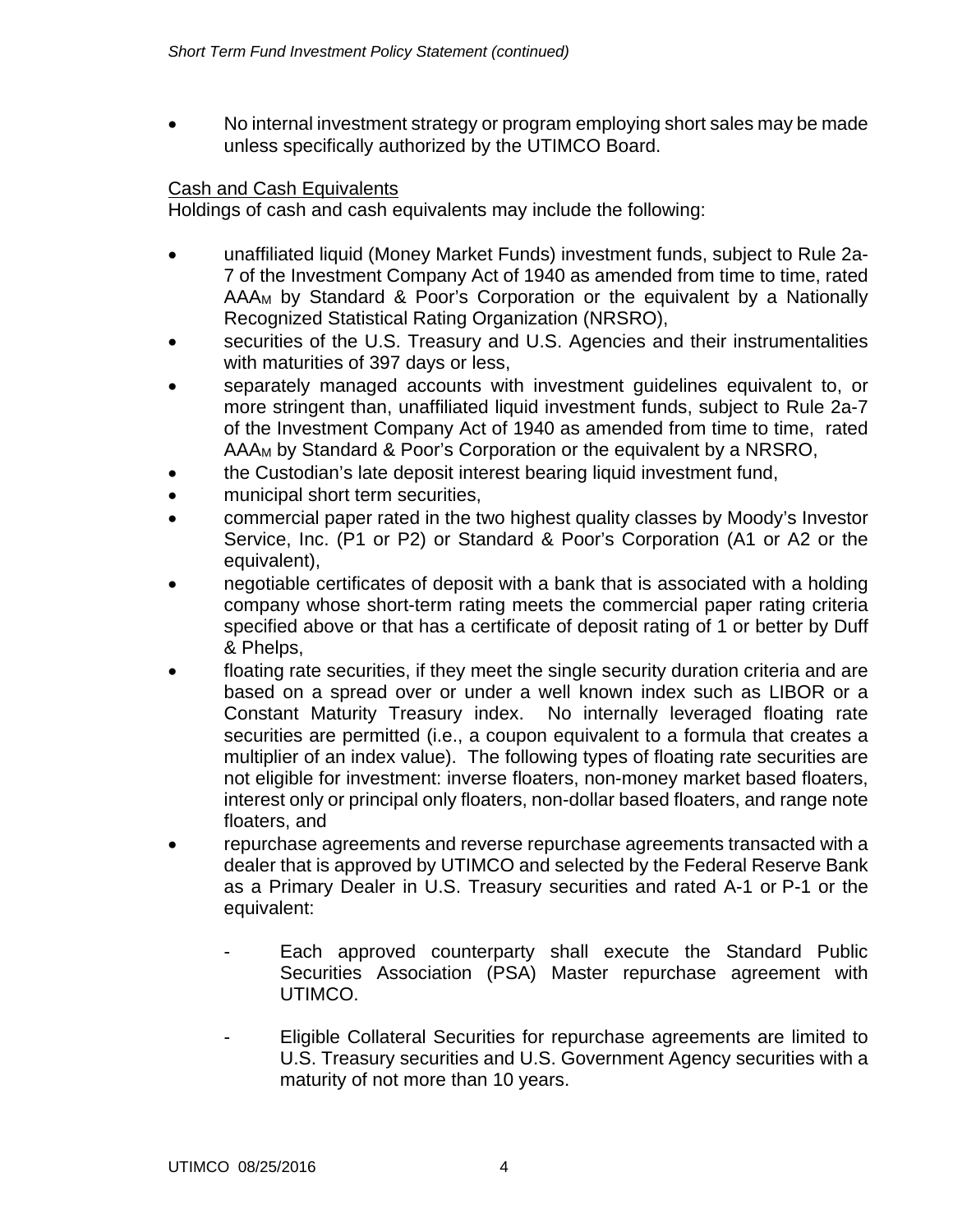- The maturity for a repurchase agreement may be from one day to two weeks.
- The value of all collateral shall be maintained at 102% of the notional value of the repurchase agreement, valued daily.
- All collateral shall be delivered to the STF custodian bank. Tri-party collateral arrangements are not permitted.
- The aggregate amount of repurchase agreements with maturities greater than seven calendar days may not exceed 10% of the STF's total assets.
- Overnight repurchase agreements may not exceed 50% of the STF's total assets.

# **Compliance**

Compliance with this Policy will be monitored by UTIMCO's Chief Compliance Officer. UTIMCO's Chief Executive Officer, the UTIMCO Board, and the UTIMCO Audit & Ethics Committee will receive regular reports on UTIMCO's compliance with this Policy. All material instances of noncompliance, as determined by UTIMCO's Chief Compliance Officer and the Chair of the UTIMCO Audit & Ethics Committee, will require an action plan proposed by UTIMCO's Chief Executive Officer and approved by the Chairman of the UTIMCO Board with timelines for bringing the noncompliant activity within this Policy.

# **STF Distributions**

Distributions of income from the STF to the unitholders shall be made as soon as practicable on or after the last day of each month.

# **STF Accounting**

The fiscal year of the STF shall begin on September 1st and end on August 31st. Market value of the STF shall be maintained on an accrual basis in compliance with Generally Accepted Accounting Principles ("GAAP"), Governmental Accounting Standards Board Statements, industry guidelines, or state statutes, whichever is applicable. Significant asset write-offs or write-downs shall be approved by UTIMCO's Chief Investment Officer and reported to the UTIMCO Board. Assets deemed to be "other than temporarily impaired" as defined by GAAP shall be written off and reported to UTIMCO's Chief Investment Officer and the UTIMCO Board when material.